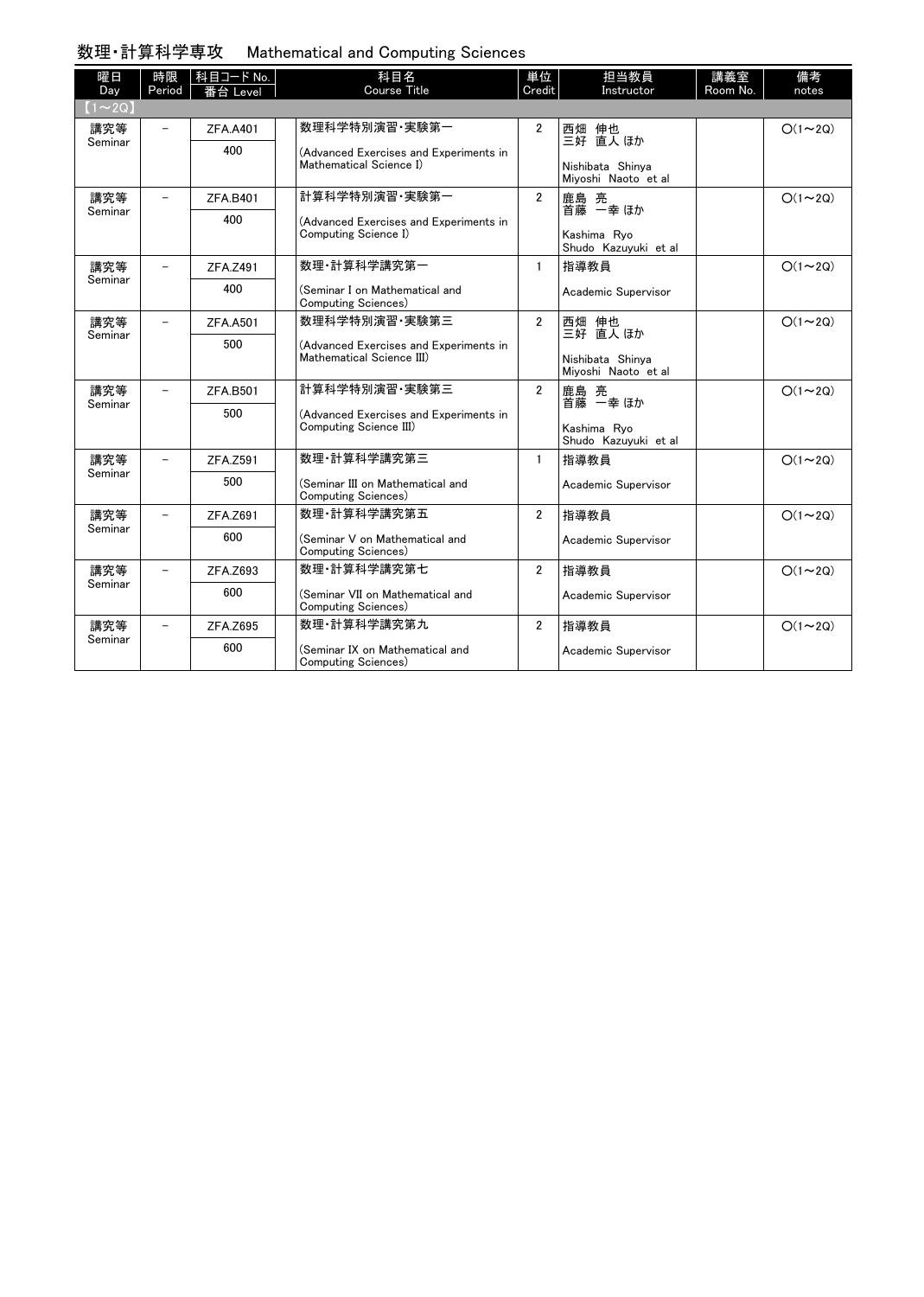## 計算工学専攻 Computer Science

| 曜日<br>Day      | 時限<br>Period             | 科目コード No.<br>番台 Level | 科目名<br>Course Title                            | 単位<br>Credit   | 担当教員<br>Instructor  | 講義室<br>Room No. | 備考<br>notes   |
|----------------|--------------------------|-----------------------|------------------------------------------------|----------------|---------------------|-----------------|---------------|
| $[1 \sim 2Q]$  |                          |                       |                                                |                |                     |                 |               |
| 講究等<br>Seminar | $\overline{\phantom{0}}$ | <b>ZFB.U481</b>       | 計算工学特別実験第一                                     | $\overline{2}$ | 各教員                 |                 | $O(1\sim 2Q)$ |
|                |                          | 400                   | (Special Experiments I on Computer<br>Science) |                | Academic Supervisor |                 |               |
| 講究等<br>Seminar |                          | ZFB.Z491              | 計算工学講究第一                                       |                | 指導教員                |                 | $O(1\sim 2Q)$ |
|                |                          | 400                   | (Seminar I on Computer Science)                |                | Academic Supervisor |                 |               |
| 講究等<br>Seminar | $\overline{\phantom{0}}$ | ZFB.Z591              | 計算工学講究第三                                       |                | 指導教員                |                 | $O(1\sim 2Q)$ |
|                |                          | 500                   | (Seminar III on Computer Science)              |                | Academic Supervisor |                 |               |
| 講究等<br>Seminar | $\overline{\phantom{0}}$ | ZFB.Z691              | 計算工学講究第五                                       | $\overline{2}$ | 指導教員                |                 | $O(1\sim 2Q)$ |
|                |                          | 600                   | (Seminar V on Computer Science)                |                | Academic Supervisor |                 |               |
| 講究等<br>Seminar |                          | ZFB.Z693              | 計算工学講究第七                                       | $\overline{2}$ | 指導教員                |                 | $O(1\sim 2Q)$ |
|                |                          | 600                   | (Seminar VII on Computer Science)              |                | Academic Supervisor |                 |               |
| 講究等<br>Seminar | $\overline{\phantom{m}}$ | ZFB.Z695              | 計算工学講究第九                                       | $\overline{2}$ | 指導教員                |                 | $O(1\sim 2Q)$ |
|                |                          | 600                   | (Seminar IX on Computer Science)               |                | Academic Supervisor |                 |               |